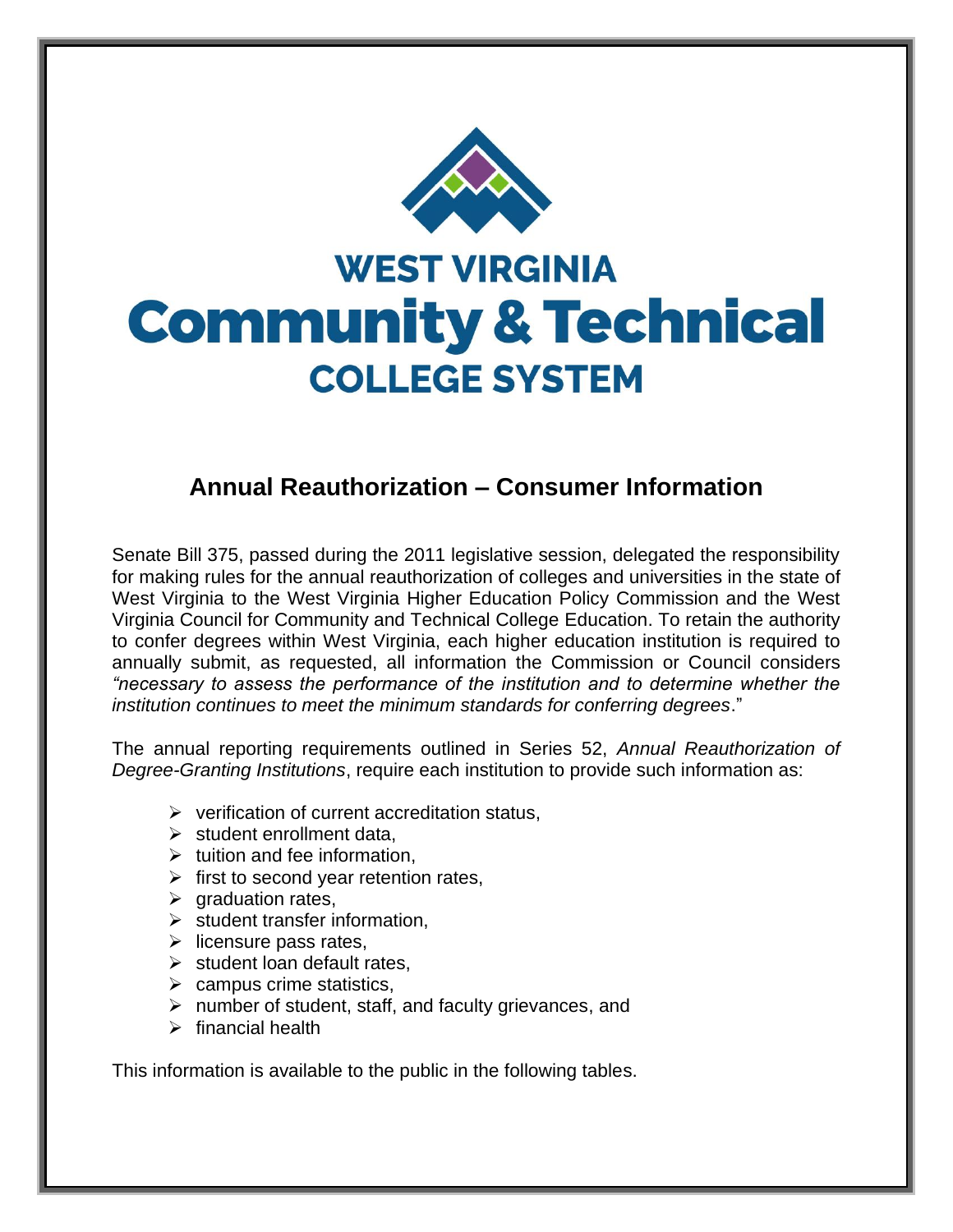Performance

## **Two-year Degree Granting Institutions**

| <b>2020 Reauthorization Review</b> |  |
|------------------------------------|--|
|------------------------------------|--|

|                                                    |             |               | Annualized<br><b>Unduplicated Head</b><br><b>Tuition and</b><br>Count<br>Fees |               | Retention<br>Rates | <b>Associates Degree</b><br><b>Graduation Rate</b> | Loan Default<br>Rate | % Undergrads Receiving<br><b>Federal Loans</b> | # Students receiving<br><b>Federal Loans</b> | <b>Financial Health</b> |
|----------------------------------------------------|-------------|---------------|-------------------------------------------------------------------------------|---------------|--------------------|----------------------------------------------------|----------------------|------------------------------------------------|----------------------------------------------|-------------------------|
|                                                    | Institution | Accreditation | 2019                                                                          | 2019          | 2019               | 2019                                               | 2019                 | 2019                                           | 2019                                         | 2019                    |
| <b>Institutions</b>                                | Type        | <b>Status</b> | Data                                                                          | <b>Data</b>   | <b>Data</b>        | Data                                               | <b>Data</b>          | Data                                           | <b>Data</b>                                  | <b>Data</b>             |
| Blue Ridge Community & Technical College           | Public      | Accredited    | 8,353                                                                         | 4,128         | 72.9               | 41.4                                               | 20.1                 | 9.6                                            | 711                                          | 2.35                    |
| BridgeValley Community & Technical College         | Public      | Accredited    | 2,126                                                                         | 4,864         | 55.4               | 25.7                                               | 15.6                 | 33.5                                           | 551                                          | 3.17                    |
| Eastern WV Community & Technical College           | Public      | Accredited    | 671                                                                           | 3,888         | 70.4               | 46.7                                               | 25.2                 | 12.0                                           | 107                                          | 1.29                    |
| Mountwest Community & Technical College            | Public      | Accredited    | 2,887                                                                         | 4,464         | 44.3               | 17.3                                               | 20.1                 | 28.0                                           | 505                                          | 6.17                    |
| New River Communiy & Technical College             | Public      | Accredited    | 1.731                                                                         | 4,372         | 36.9               | 14.4                                               | 19.4                 | 17.8                                           | 401                                          | $-0.38$                 |
| <b>Pierpont Community &amp; Technical College</b>  | Public      | Accredited    | 2,189                                                                         | 4,938         | 59.9               | 54.5                                               | 16.4                 | 40.0                                           | 711                                          | 1.31                    |
| Southern WV Community & Technical College          | Public      | Accredited    | 1,753                                                                         | 4,084         | 41.4               | 19.3                                               | 28.6                 | 24.0                                           | 150                                          | 1.97                    |
| West VIrginia Northern Community College           | Public      | Accredited    | 1,951                                                                         | 4,317         | 50.0               | 29.0                                               | 23.0                 | 23.0                                           | 364                                          | 2.13                    |
| West Virginia University at Parkersburg            | Public      | Accredited    | 3,385                                                                         | 3,890         | 52.3               | 21.0                                               | 16.8                 | 52.6                                           | 719                                          | 6.46                    |
| *Note-Bachelor's Graduation Rate                   |             |               |                                                                               |               |                    | *0                                                 |                      |                                                |                                              |                         |
| <b>Huntington Junior College</b>                   | For-Profit  | Accredited    | 438                                                                           | 3,000<br>- \$ | 52.0               | 17.0                                               | 22.8                 | 65.0                                           | 355                                          | 2.80                    |
| <b>Laurel Business of Technology</b>               | For-Profit  | Accredited    | 347                                                                           | 10,912        | 83.0               | 64.0                                               | 6.6                  | 82.9                                           | 79                                           | 2.90                    |
| <b>Martinsburg College</b>                         | For-Profit  | Accredited    | 2,523                                                                         | 4,500         | 95.0               | 62.5                                               | 0.0                  | 0.0                                            | $\cap$                                       | 2.00                    |
| <b>Mountain State College</b>                      | For-Profit  | Accredited    | 41                                                                            | 8,215         | 68.0               | 60.0                                               | 22.4                 | 98.0                                           | 116                                          | 1.80                    |
| Valley College - Martinsburg                       | For-Profit  | Accredited    | 911                                                                           | 15,075        | 73.9               | 56.0                                               | 11.7                 | 68.0                                           | 178                                          | 1.80                    |
| West Virginia Junior College-Charleston/Bridgeport | For-Profit  | Accredited    | 448                                                                           | 14,366        | 64.0               | 69.0                                               | 0.0                  | 93.0                                           | 258                                          | 3.00                    |
| West Virginia Junior College-Morgantown            | For-Profit  | Accredited    | 904                                                                           | 13,950        | 74.0               | 58.0                                               | 0.0                  | 89.0                                           | 385                                          | 3.00                    |